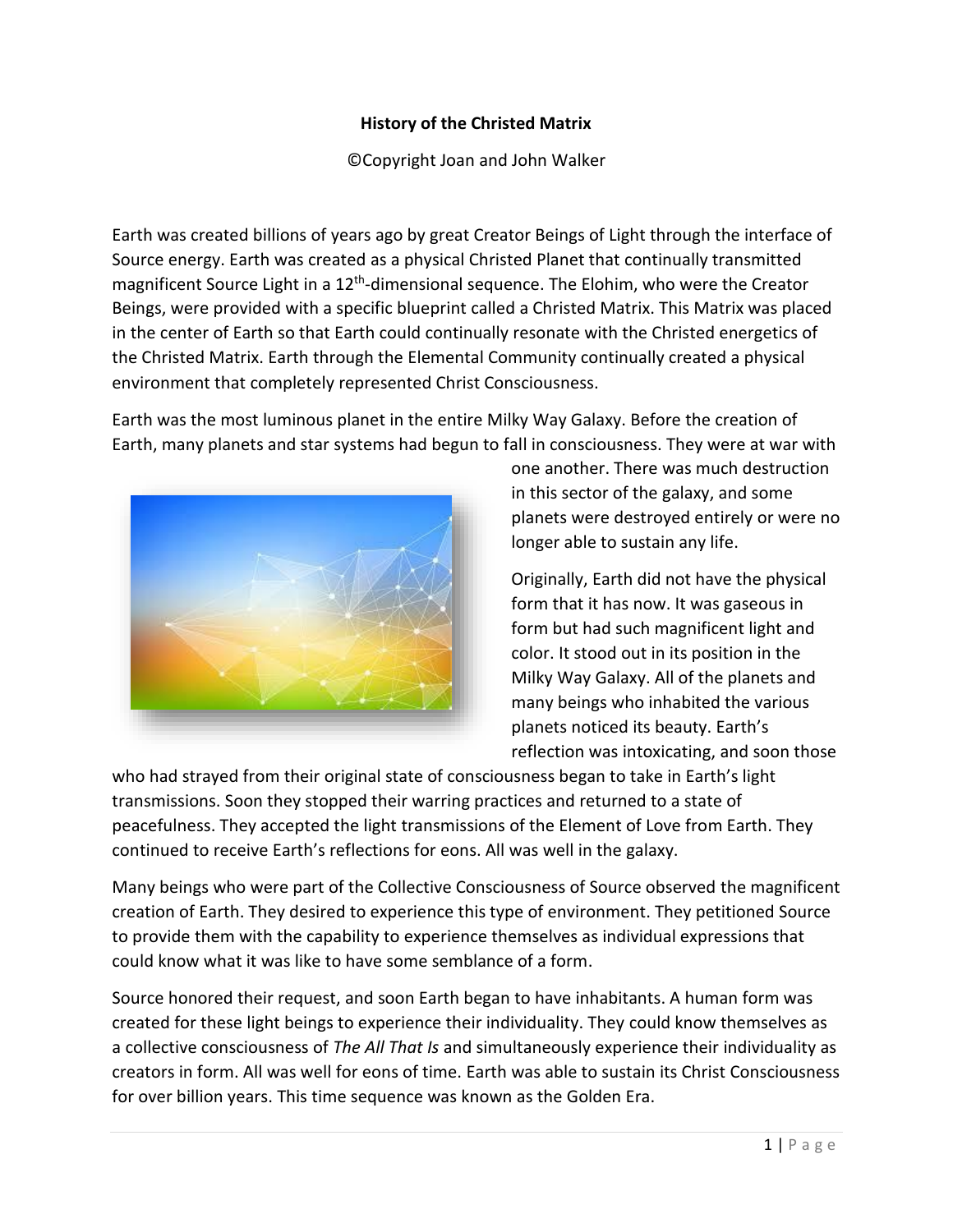Soon some humans began to stray from the original Christed Matrix because they wanted to see if they could create density in form. These humans wanted a faster way to create various levels of density than those that were provided by Earth's original blueprint. Many of these human creations were failures. Some humans destroyed these failed creations, but many were put aside and left. Soon these creations began to replicate in ways that were also outside of their original blueprint. These replications caused great havoc in the energetic environment of Earth.

There was also interference from other planetary beings who came to Earth to take part in its beautiful environment. Some of them contributed to the fragmentations that had been created already. Fragmented creations continued for millions of years. Earth's fall in consciousness did not happen overnight. Many great beings of Light came from the Creative Realms of Source to help stop the decline in consciousness that was causing the faulty creations. Many of them had some success. The decline slowed for a time.

Some of the great Light Beings decided that some of these Christed Light Templates should be programmed into the massive crystalline creations that humans had created for many different purposes. They agreed that these huge crystalline structures could hold much of the knowledge and energetic configurations of the Golden Era. In this way, they could be kept safely until human creators could recover their original consciousness.

Eventually, when Earth fell beneath the 8<sup>th</sup>-dimension, the Christed Matrix was removed from Earth and all humans. It was then that the decline began to escalate. Before the final cataclysm, many of these valuable Earth Keeper Crystals were transported to various sectors of Earth in hopes that the information that they contained could be safe.

Some of these valuable Earth Keepers were in transit when the final cataclysm began, and they were physically destroyed. However, those in a nearby galaxy, known as Andromeda had benefited from Earth's Christed transmissions. They had recovered from a great fall in consciousness and had ascended into a 15<sup>th</sup>-dimensional sequence. These great beings interceded and retrieved the Light Templates that were contained in many of these Earth Keeper Crystals. They have held them in the Etheric Realm for us for over a billion years. The time came November 11, 2011, when they could be retrieved and used.

The original Christed Matrix returned to Earth on November 11, 1011. This Matrix was not activated but very present in the center of Earth and in the Sacred Heart consciousness of every human embodied on Earth. The Christed Matrix would gradually become activated as humans could awaken from their forgetfulness and begin to integrate some of its soft pulses. In 2016 certain groups of humans gathered at significant times to retrieve some of the Light Templates that were held in certain time locks. These various time locks were put in place as Earth fell from the consciousness of the 8<sup>th</sup>-dimension.

Increments of the 5<sup>th</sup>,6<sup>th</sup>, and 7<sup>th</sup>-dimensional Light Templates have been retrieved in the last three years. The retrieval of these Light Templates has contributed a great deal to the